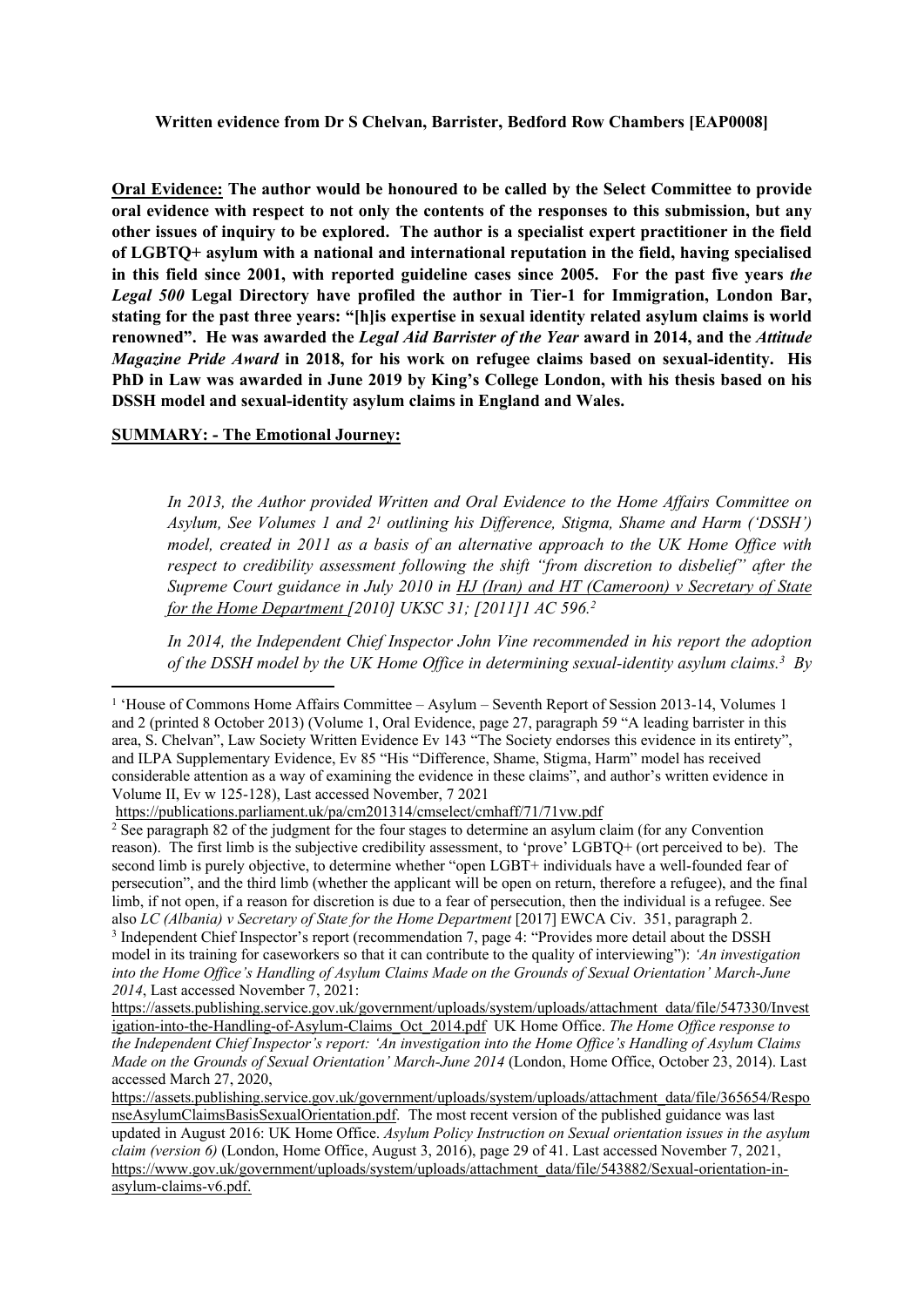*2015, the model had been adopted by the Home Office as advanced by the author as a positive, and not a negative tool, for credibility assessment for LGBTQ+ asylum claims. The model has also been adopted by the UNHCR,<sup>4</sup> the European Asylum and Support Office, the International Association of Refugee Law Judges,<sup>5</sup> and governmental agencies globally (for example Switzerland, Sweden, the Republic of Ireland etc…). The author's response to the questions posed by the Inquiry hopefully assists the Committee in addressing the concerns it may have with respect to Home Office approach to credibility assessment, and "the emotional journey".<sup>6</sup>*

*The author was appointed in October 2019 as the Independent Reviewer by the Independent Advisory Group on Country Information to conduct a thematic review of Home Office Country of Origin ('COI') Reports on Sexual identity, Gender identity and expression ('SOGIE'). The author's 400 plus page report,<sup>7</sup> approved by the IAGCI on 31 March 2020, and laid before Parliament by the Home Secretary in December 2020, analysed 31 Home Office SOGIE COI reports, providing ten recommendations, six fully accepted by the Home Office, and two partially accepted.<sup>8</sup> This response includes some issues of significant concern*

<sup>5</sup> This model is additionally endorsed by the IARLJ,*IARL-EASO credibility assessment* (2018), pages 179-180, Last accessed November 7, 2021 [Evidence](https://www.easo.europa.eu/sites/default/files/eca-ceas-cj_en.pdf) [and](https://www.easo.europa.eu/sites/default/files/eca-ceas-cj_en.pdf) [credibility](https://www.easo.europa.eu/sites/default/files/eca-ceas-cj_en.pdf) [assessment](https://www.easo.europa.eu/sites/default/files/eca-ceas-cj_en.pdf) [in](https://www.easo.europa.eu/sites/default/files/eca-ceas-cj_en.pdf) [the](https://www.easo.europa.eu/sites/default/files/eca-ceas-cj_en.pdf) [context](https://www.easo.europa.eu/sites/default/files/eca-ceas-cj_en.pdf) [of](https://www.easo.europa.eu/sites/default/files/eca-ceas-cj_en.pdf) [the](https://www.easo.europa.eu/sites/default/files/eca-ceas-cj_en.pdf) [Common](https://www.easo.europa.eu/sites/default/files/eca-ceas-cj_en.pdf) [European](https://www.easo.europa.eu/sites/default/files/eca-ceas-cj_en.pdf) [Asylum](https://www.easo.europa.eu/sites/default/files/eca-ceas-cj_en.pdf) [System](https://www.easo.europa.eu/sites/default/files/eca-ceas-cj_en.pdf) [\(europa.eu\)](https://www.easo.europa.eu/sites/default/files/eca-ceas-cj_en.pdf)

<sup>6</sup> For an outline of the mode, see UNHCR CREDO Project training in S Chelvan, and Gyualai, Gábor. "Chapter XI: Asylum Claims based on Sexual Orientation or Gender Identity," in Gábor Gyulai, eds. *Credibility Assessment in Asylum Procedures: A Multidisciplinary Training Manual Volume 2* (Budapest: Hungarian Helsinki Committee, Budapest, 2015), Last Accessed November 7, 2021 [https://www.refworld.org/cgi](https://www.refworld.org/cgi-bin/texis/vtx/rwmain?docid=5582addb4)[bin/texis/vtx/rwmain?docid=5582addb4](https://www.refworld.org/cgi-bin/texis/vtx/rwmain?docid=5582addb4) and for a detailed analysis of the history of the model and the need to ensure the refugee applicant is prepared for the Home Office interview by being prepared with a DSSH model statement, see, S Chelvan "Chapter 4: the DSSH Model and the Voice of the Silenced: Aderonke Apata – The Queer Refugee: "I Am a Lesbian" in Senthoran Raj and Peter Dunne, eds. *The Queer Outside in Law Recognising LGBTIQ People in the United Kingdom* (Palgrave, 2021).

<sup>7</sup> S Chelvan, "Removing the Mask: Locating the 'Gay Martyr': Reviewing UK Home Office Country of Origin Information relating to Sexual Orientation and Gender Identity or Expression ('SOGIE') Protection Claims: - 'How COI is used for refugee status determination (second limb of Lord Rodger's binding guidance in HJ (Iran) (para 82).' (10 February 2020) (see below for link).

<sup>8</sup> See Annex C for author's detailed report (cited in the above footnote), and Annex A for list of recommendations Last Accessed November 7, 2021 [https://www.gov.uk/government/publications/inspection-of](https://www.gov.uk/government/publications/inspection-of-country-of-origin-information-thematic-report-on-sexual-orientation-and-gender-identity-or-expression)[country-of-origin-information-thematic-report-on-sexual-orientation-and-gender-identity-or-expression](https://www.gov.uk/government/publications/inspection-of-country-of-origin-information-thematic-report-on-sexual-orientation-and-gender-identity-or-expression) For Home Office Response on Independent Chief Inspector's three recommendations, see Last Accessed November 7, 2021 [https://www.gov.uk/government/collections/responses-to-reports-by-the-independent-chief-inspector](https://www.gov.uk/government/collections/responses-to-reports-by-the-independent-chief-inspector-of-borders-and-immigration)[of-borders-and-immigration](https://www.gov.uk/government/collections/responses-to-reports-by-the-independent-chief-inspector-of-borders-and-immigration) The author relied on drawing a comparison of the experimental statistics on asylum claims based on sexual orientation, on his knowledge of the risk factors outlined in the COI reports to

<sup>4</sup> United Nations High Commission for Refugees, 'Guidelines on International Protection No. 9: Claims to Refugee Status based on Sexual Orientation and/or Gender Identity within the context of Article 1A(2) of the 1951 Convention and/or its 1967 Protocol relating to the Status of Refugees' (HCR/GIP/12/09) (23 October 2012), paragraph 62: Last accessed November 7, 2021. <http://www.unhcr.org/50ae466f9.pdf> See for earlier context: UNHCR, IARLJ and ELENA, 'Informal meeting of Experts of Refugee Claims relating to Sexual Orientation and Gender Identity – 10 September 2011, Bled, Slovenia (2012) <[https://www.ecre.org/wp](https://www.ecre.org/wp-content/uploads/2016/05/UNHCR_IARLJ_ELENA-Report_Expert-Meeting_final_24-April-2012.pdf)[content/uploads/2016/05/UNHCR\\_IARLJ\\_ELENA-Report\\_Expert-Meeting\\_final\\_24-April-2012.pdf](https://www.ecre.org/wp-content/uploads/2016/05/UNHCR_IARLJ_ELENA-Report_Expert-Meeting_final_24-April-2012.pdf)> Last accessed November 7, 2021 3 [7]. Chapter Four of this thesis addresses the international policy framework in detail. Importantly, the meeting was attended by two senior Upper Tribunal Judges, Upper Tribunal Judge Hugo Storey and Upper Tribunal Judge Judith Gleeson. See also UNHCR/IOM joint project for global fieldworkers – training on the DSSH model (December 2015): Maks Levin, 'UNHCR leads in LGBTI refugee, asylum seeker protection: largest and most comprehensive training package of its kind being rolled out globally'  $(24$  December 2015) < <<http://www.unhcr.org/567bb2869.html>> accessed 19 August 2018. In the specific 'Module 02: Conducting Interviews' this consists of 50 slides addressing the DSSH model, highlighting on Slide 3, in a flow chart: 'Learn to conduct respectful interviews exploring what questions to be ask and avoid, and other factors – Understand the *Difference, Stigma, Shame, Harm (DSSH)* model of conducting interviews – Review ways to create a *safe space* within the interview environment and encourage open and dignified communication. (*emphasis in text*)'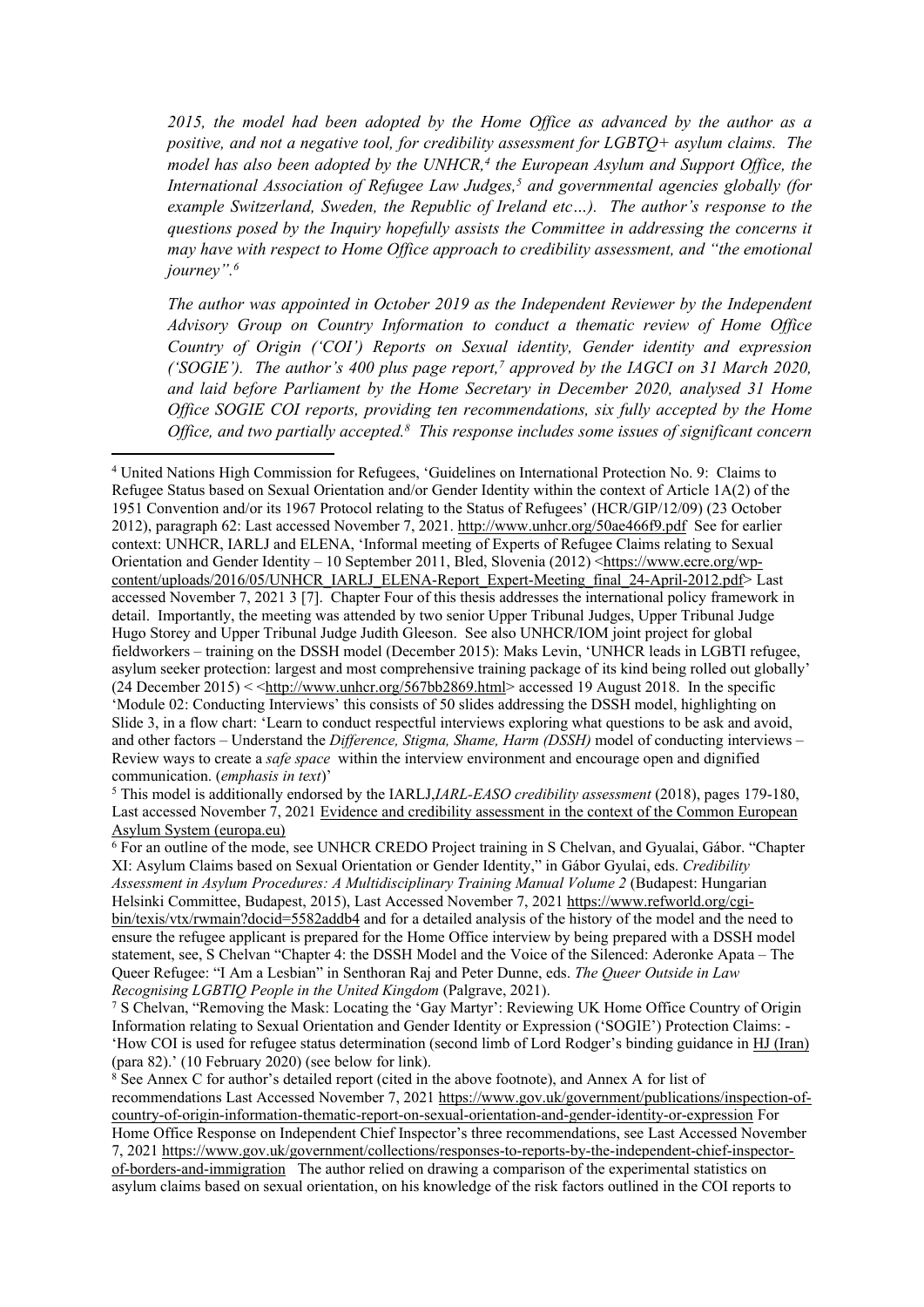*with respect to the Home Office's lack of improvement since the publication of the author's report, reinforcing a view of lack of engagement with refugee law, based on delay, denying the Home Office an ability to make accurate and reliance decisions.*

# Replies to Questions Posed by the Select Committee (Terms of Reference – selection of);

### **A. Asylum and protected characteristics:**

- **What is the nature and extent of UK asylum claims based on discrimination or persecution relating to the protected characteristics?**
- **Are those with certain protected characteristics more or less likely to be granted asylum in the UK?**
- **What is the nature and extent of the dangers for those with protected characteristics who are seeking asylum in the UK?**
	- 1. All refugee claims determined in the UK from those who arrive from outside the UK involve a physical journey (from country of persecution to the UK), and an emotional journey (subjective individual and/or objective "fear of persecution"). To submit the refugee does not engage with an emotional journey (even for those most traumatised can be objectively verifiable), would run counter to the definition of "a refugee".<sup>9</sup>
	- 2. Prior to 1999, the United Kingdom have been (negatively) determining asylum claims based on "homosexuality" for decades after the signing and ratification of the 1951 United Nations Refugee Convention ("the Refugee Convention")<sup>10</sup>. Within the context of the national political climate which had just introduced section 28 (legislation banning the promotion of homosexuality as a 'pretend family')<sup>11</sup>, in 1989 in *Binbasi*,<sup>12</sup> Counsel for the Home Secretary successfully submitted exclusion from refugee protection as sexual conduct, like political protesting leading to potential harm, is an act an individual 'could be expected' to refrain from. On this basis, the UK was not obliged to provide refugee protection.
	- 3. It was only in 1999 in the landmark House of Lords judgment of *Shah and Islam<sup>13</sup>* were women considered to be afforded Refugee Convention protection on the basis they form

The Convention Relating to the Status of Refugees, opened for signature, 28<sup>th</sup> July 1951, 189 U.N.T.S. 150, entered into force, 22nd April 1954, as amended by the Protocol Relating to the Status of Refugees 1967, 606 U.N.T.S. 267, *entered into force*, 4 th October 1967. UK's ratification of the 1951 Convention on 11 March 1954 and accession to the 1967 Protocol on 4 September 1968, Last accessed November 7, 2021:

deduce whether negative initial decisions were based on adverse credibility assessment alone, for example the Home Office accepts SOGIESC risk in Pakistan cases, and on this basis the majority of negative initial decisions could be safely regarded as due to adverse historic credibility assessment.

<sup>9</sup> "[O]wing to wellfounded fear of being persecuted for reasons of race, religion, nationality, membership of a particular social group or political opinion, is outside the country of his nationality or former habitual residence and is unable or, owing to such fear, is unwilling to avail himself of the protection of that country."

<http://www.unhcr.org/uk/protection/basic/3b73b0d63/states-parties-1951-convention-its-1967-protocol.html> <sup>10</sup> 11 March 1954. Ratification of 1967 Protocol 4 September 1968.

<sup>11</sup> Referred to as "section 28", but was actually clause 28 of the bill and section 2A of the Local Government Act 1988.

<sup>&</sup>lt;sup>12</sup> R v. Secretary of State for the Home Department ex parte Zia Mehmet Binbasi [1989] Imm AR 595.

<sup>13</sup> R v. Immigration Appeal Tribunal ex p Shah and anor [1999] 2 AC 629.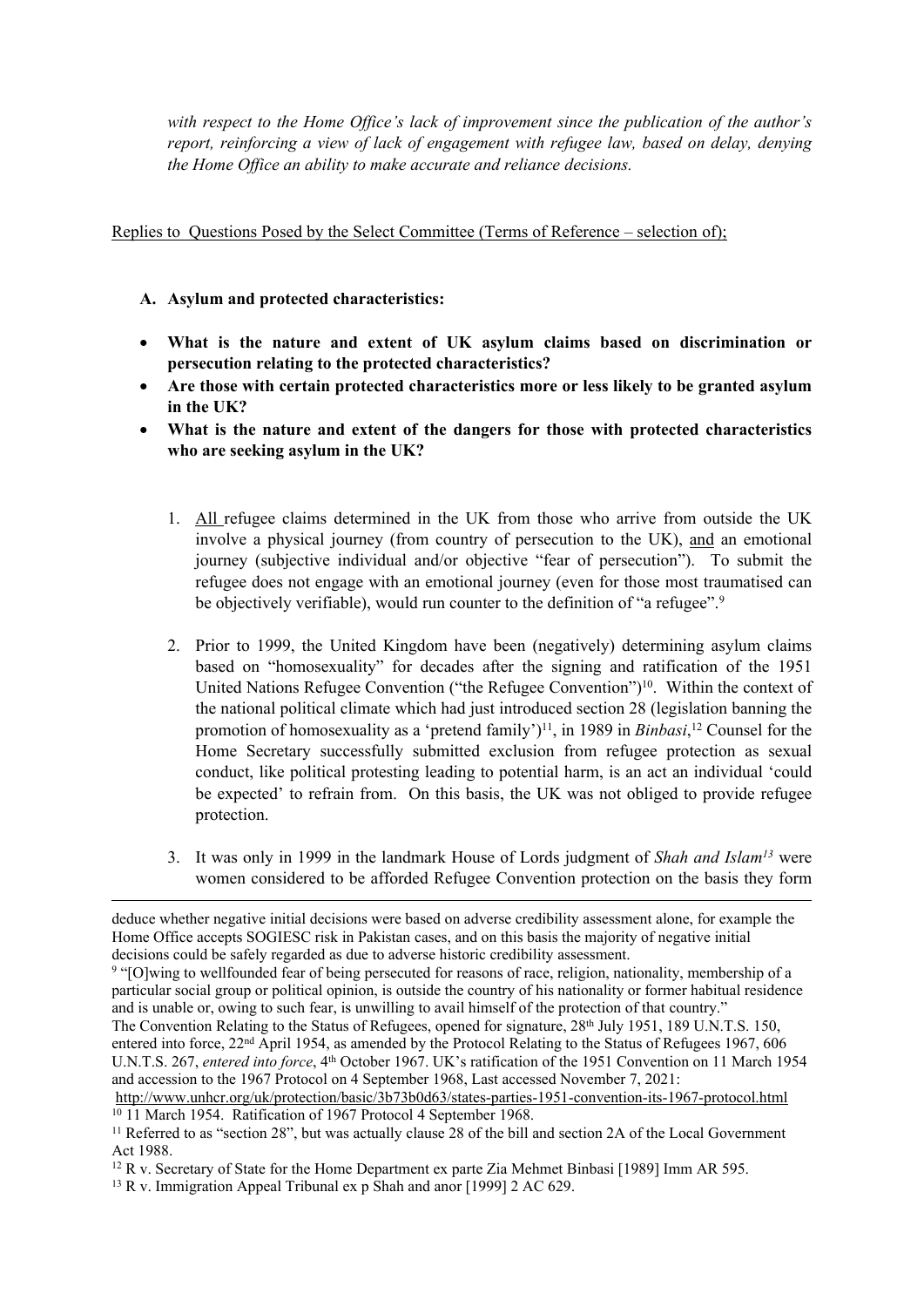part of a Particular Social Group (one of the five protected Convention reasons), due to their innate and/or immutable characteristics (a characteristic that cannot change or cannot be required to be changed). Lord Steyn in the obiter breadcrumbs of the judicial table held on this basis, "homosexuals" could *also* be afforded protection.

- 4. 2004 to 2010 were the worst recent period in the UK's approach to sexual-identity asylum claims, with the emergence of the 'reasonable tolerable discretion test', where the Home Office would accept an individual's claimed sexual identity (e.g., lesbian from Jamaica), accept risk was an objective one in the country of origin (real risk of curative rape or murder)<sup>14</sup>, but would then reject and return an applicant on the basis that they would return and be 'discreet' (majority would run away from harm, rather than to harm).<sup>15</sup> This led in 2010 to both Stonewall in "*No Going Back*",<sup>16</sup> and UK Lesbian and Gay Immigration Gorup in "*Failing The Grade"<sup>17</sup>* publishing reports highlighting the clear discrimination by the Home Office in refusing 98-99 % of LGB claims on the 'discretion test', compared to 73% refusal in initial decisions in non-LGB cases.
- 5. In 2020 (statistics published on August 26, 2021), the refusal rates have dramatically decreased, with a 49% grant rate for LGB applicants in 2020, being slightly higher than the  $45\%$  grant rate for non-LGB applicants.<sup>18</sup> The appeal outcomes for LGB appellants was the same as non-LGB appellants, at 47% in 2020. As outlined in the summary to this written response, this change in pattern can be due to a variety of factors, including training of caseworkers (decision-makers), and Presenting Officers (Home Office representatives conducting appeals).
- 6. What is clear with the increased number of positive decisions in refugee claims, noting statistics are only available for sexual-identity, and not gender-identity and expression asylum claims, is there is a 'gap' with application of the credibility assessment policy guidance and application by individual Home Office caseworkers.<sup>19</sup> But there is also additionally a 'preparation gap' of refugee applicants where NGOs/legal advisors are failing to prepare applicants for interviews. In the current procedure following the lodging of the asylum claim at the Asylum Screening Unit, there are 28 working days to submit a completed Pre-Interview Questionnaire, with any supporting statements and

<sup>14</sup> See SW (lesbians – HJ and HT applied) Jamaica CG [2011] UKUT 251 (IAC).

<sup>15</sup> This 'test' was disproportionately applied to gay, lesbian and bisexual refugee applicants, with only one reported non-LGB case reported applying this discretion test (SZ and JM (Christians – FM confirmed) Iran CG [2008] UKAIT 00082). Ironically, in SW (Jamaica) the lesbian appellant was positively found to be a returnee who would be open on return, notwithstanding the real risk of curative rape or murder.

<sup>&</sup>lt;sup>16</sup> Miles, N, 'No Going Back: Lesbian and Gay People and the Asylum System' (STONEWALL May 2010), Last accessed November 7, 2021 [https://www.stonewall.org.uk/sites/default/files/No\\_Going\\_Back\\_\\_2010\\_.pdf](https://www.stonewall.org.uk/sites/default/files/No_Going_Back__2010_.pdf) <sup>17</sup> 'Failing the Grade' (UK Lesbian and Gay Immigration Group, April 2010) Last accessed November 7, 2021 <https://uklgig.org.uk/wp-content/uploads/2014/04/Failing-the-Grade.pdf>

<sup>18</sup> UK Home Office, "Asylum Claims on the basis of Sexual Orientation" (August 26, 2021) Last accessed November 7, 2021 [https://www.gov.uk/government/statistics/immigration-statistics-year-ending-june-](https://www.gov.uk/government/statistics/immigration-statistics-year-ending-june-2021/asylum-claims-on-the-basis-of-sexual-orientation-2020)[2021/asylum-claims-on-the-basis-of-sexual-orientation-2020](https://www.gov.uk/government/statistics/immigration-statistics-year-ending-june-2021/asylum-claims-on-the-basis-of-sexual-orientation-2020)

 $19$  The most recent on-line Policy Position paper is the 2017 Home Office Equality Impact Policy Position Paper – Processing Asylum Claims of those in Detention, September 19, 2017 Last Accessed November 7, 2021 [https://assets.publishing.service.gov.uk/government/uploads/system/uploads/attachment\\_data/file/667250/Home](https://assets.publishing.service.gov.uk/government/uploads/system/uploads/attachment_data/file/667250/Home_Office_PES_-_Processing_asylum_claims_in_detention_-_September_2017.pdf) Office  $PES$  - Processing asylum claims in detention - September 2017.pdf which states:

<sup>&</sup>quot;*LGB training (and refresher training), developed in cooperation with corporate partners, is provided to decision-makers, including those dealing with detained asylum casework, which provides guidance on how to effectively and sensitively explore LGB issues at interview and how to address credibility appropriately in LGB* decision letters. It outlines the DSSH (Difference, Stigma, Shame, Harm) model and how it can be used when *conducting LGB interviews to explore credibility effectively and sensitively*."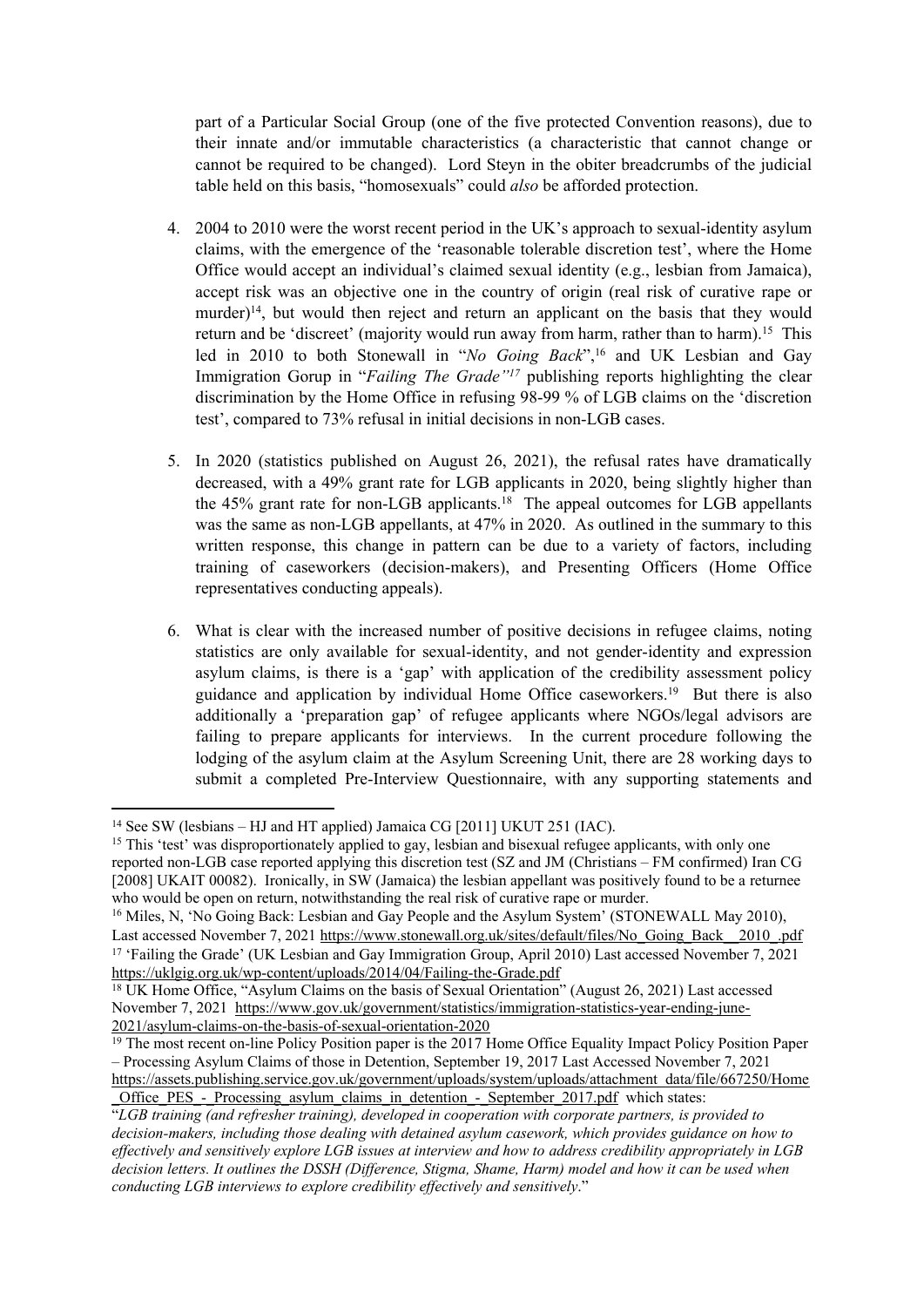documents. There is an additional (now lengthy) period prior to the substantive interview where a DSSH model statement can be drafted prior to the substantive asylum interview, noting with those applicants who are legally aided it is accepted there will be limits with pre-interview preparation.

- 7. On this basis where the refugee applicant is given the opportunity to explore their own emotional journey within a safe space with their representative, the current dangers for those SOGIESC (Sexual Orientation, Gender Identity and Expression and Sex Characteristics (e.g. Intersex)) refugee applicants are from Home Office decision-makers not correctly applying the DSSH model guidance, noting it is a positive tool for determining claims, and not a negative determining tool to refuse applications.
- 8. The additional systematic barriers come from a lack of legal representative prior to interview (for example due to lack of legal aid lawyers), and/or lack of preparation of the refugee applicant prior to interview to ensure they are aware of the areas they will be asked questions on, hence the need for a DSSH model statement, and the 'safe space' where the refugee applicant can explore these emotions.
- **B. Do current domestic and international laws and conventions governing the UK's asylum process provide effective protection against discrimination for those with protected characteristics?**

### Nationality and Borders Bill 2021:

9. It is important to note the clear concerns of Stonewall and Rainbow Migration with respect to the current Refugee Bill 2021. Various concerns about impending legislation will impact on SOGIESC claims in three significant ways.

#### *(i) Delay not the fault of the Refugee Applicant – Clauses 16, 21, 23 and 34:*

- 10. Firstly, SOGIESC refugees will be deterred from claiming asylum, increasing the real risk of exploitation of this exceptionally marginalised and vulnerable group by those 'off the radar". Additionally, claims are 'delayed' due to discovery of SOGIESC identity whilst in the UK (sur place claims) and/or due to other factors outside their control (i.e. intersectional barriers such as gender, and race, leading to delay due to homophobic and/or transphobic diaspora environments).
- *(ii) Lack of Safe Routes to the UK for LGBTQ+ Refugees – Schedule 3:*
	- 11. Secondly, the two-tier system of criminalising those who claim asylum in what are current traditional pathways would have a significant impact, as pathways directly out of countries were persecution is feared, rarely include 'safe third countries' routes, specifically at the start of a journey fleeing persecution. For example, Afghan LGBT+ refugees would travel through Home Office accepted unsafe third countries (for example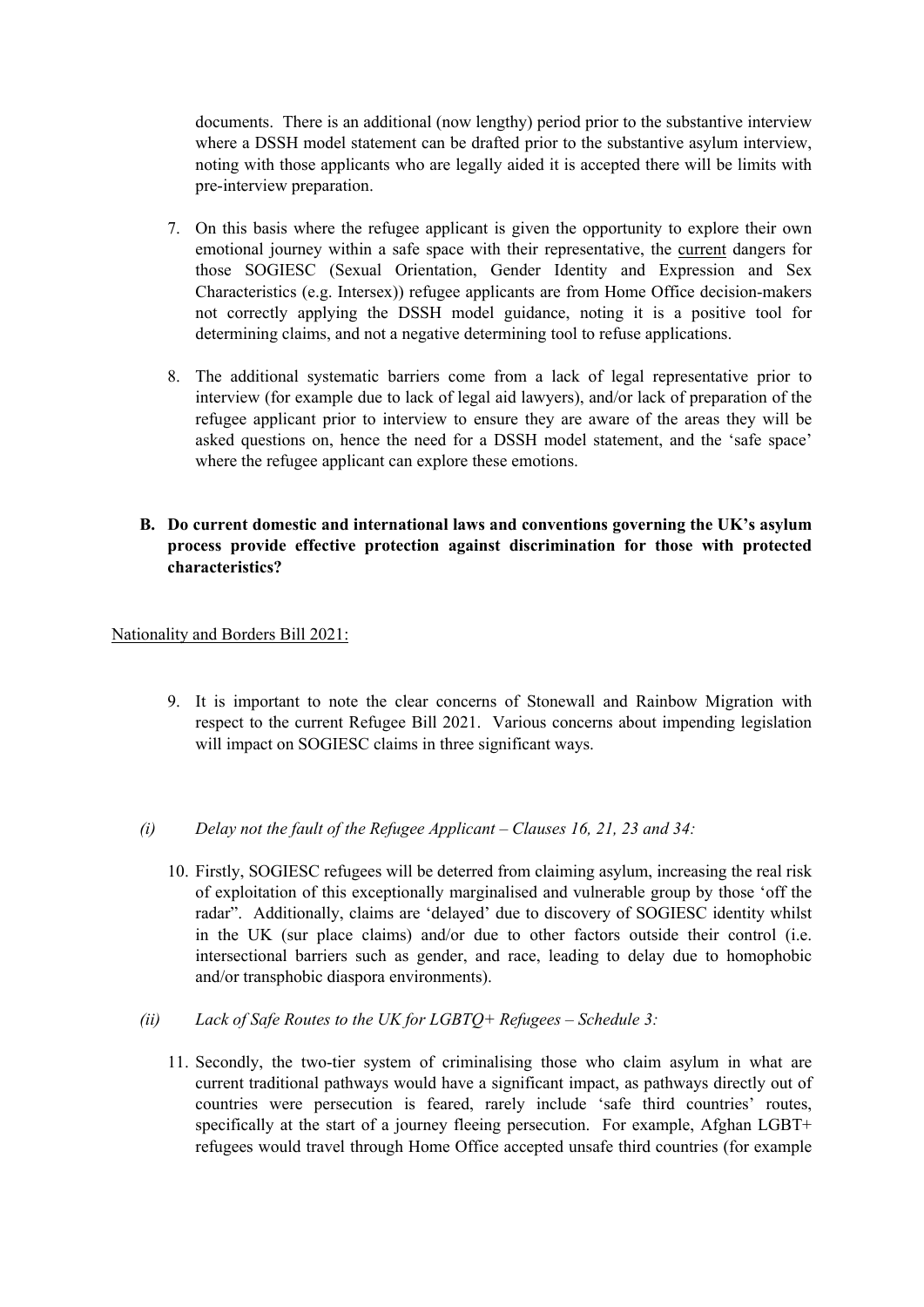Pakistan) in order to seek asylum in the  $UK - it$  could never be argued they had any other option?

### *(iii) Our Historical Debt to LGBTQ+ Refugees – the Unspoken Pull Factor:*

- 12. Thirdly, the UK has a historical debt to a large number of LGBTQ+ refugees, not owed by countries such as France. Our British Empire exported throughout the Commonwealth Victorian laws criminalising same-sex conduct now either continually used, or form the core of continued updated laws, leading to the persecution SOGIESC refugees. Noting there are currently just under 70 countries with anti-gay criminal laws, with approximately 40 in the Commonwealth, the current and impending legislative penalties to SOGIESC refugee applicants ignores our moral and historical debt to this protected characteristic group of refugees due to our introduction of these laws, wholly undermines the lower-tier protection routes provided by the Bill.
- 13. The Select Committee should be aware the author wishes to make clear SOGIESC refugees are not 'more vulnerable' than any other class of refugee applicants, as all refugees are vulnerable (this is why they come within the refugee definition). Highlighting the three above points of concern merely illustrates from the perspective of SOGIESC refugees the impact this impending legislation will have on this group of refugee applicants.

# **C. How is the Government addressing any discrimination or specific dangers for those with protected characteristics in the asylum process, and what more could be done?**

Country Policy and Information Team – Grave Concerns:

- 14. The Home Office's Country Information and Policy Team is 'not fit for purpose', requiring urgent internal management reform to ensure the Home Office provides accurate and reliable country information to decision-makers.
- 15. Since the adoption by the IAGCI of the Author's report, there have been three specific Country Information reports of very grave concern.
- *(i) Sri Lanka – forced anal examination of suspected gay men:*
	- 16. On 30 September 2020, the Home Office published the current version of their Country Policy and Information Note: Sri Lanka: Sexual-orientation, Gender Identity and Expression.<sup>20</sup> This continues to be the version on the Home Office website, notwithstanding the fact in March 2021, at the Home Office National Asylum Stakeholders' Forum, Equality Sub-group, the author provided a detailed paper<sup>21</sup>

<sup>20</sup> Last Accessed November 7, 2021

[https://assets.publishing.service.gov.uk/government/uploads/system/uploads/attachment\\_data/file/923254/Sri\\_L](https://assets.publishing.service.gov.uk/government/uploads/system/uploads/attachment_data/file/923254/Sri_Lanka-_SOGIE_CPIN_-_v4.0__1_.pdf) [anka-\\_SOGIE\\_CPIN\\_-\\_v4.0\\_\\_1\\_.pdf](https://assets.publishing.service.gov.uk/government/uploads/system/uploads/attachment_data/file/923254/Sri_Lanka-_SOGIE_CPIN_-_v4.0__1_.pdf)

<sup>&</sup>lt;sup>21</sup> Last accessed November 7, 2021: [https://www.33bedfordrow.co.uk/upload/files/NASF%20Equality%20sub-](https://www.33bedfordrow.co.uk/upload/files/NASF%20Equality%20sub-group%20paper%20-%20IAGCI%20SOGIE%20Thematic%20Review-%20%20-%203%20March%202021%20for%209%20March%202021%20meeting%20to%20be%20circulated%202.pdf)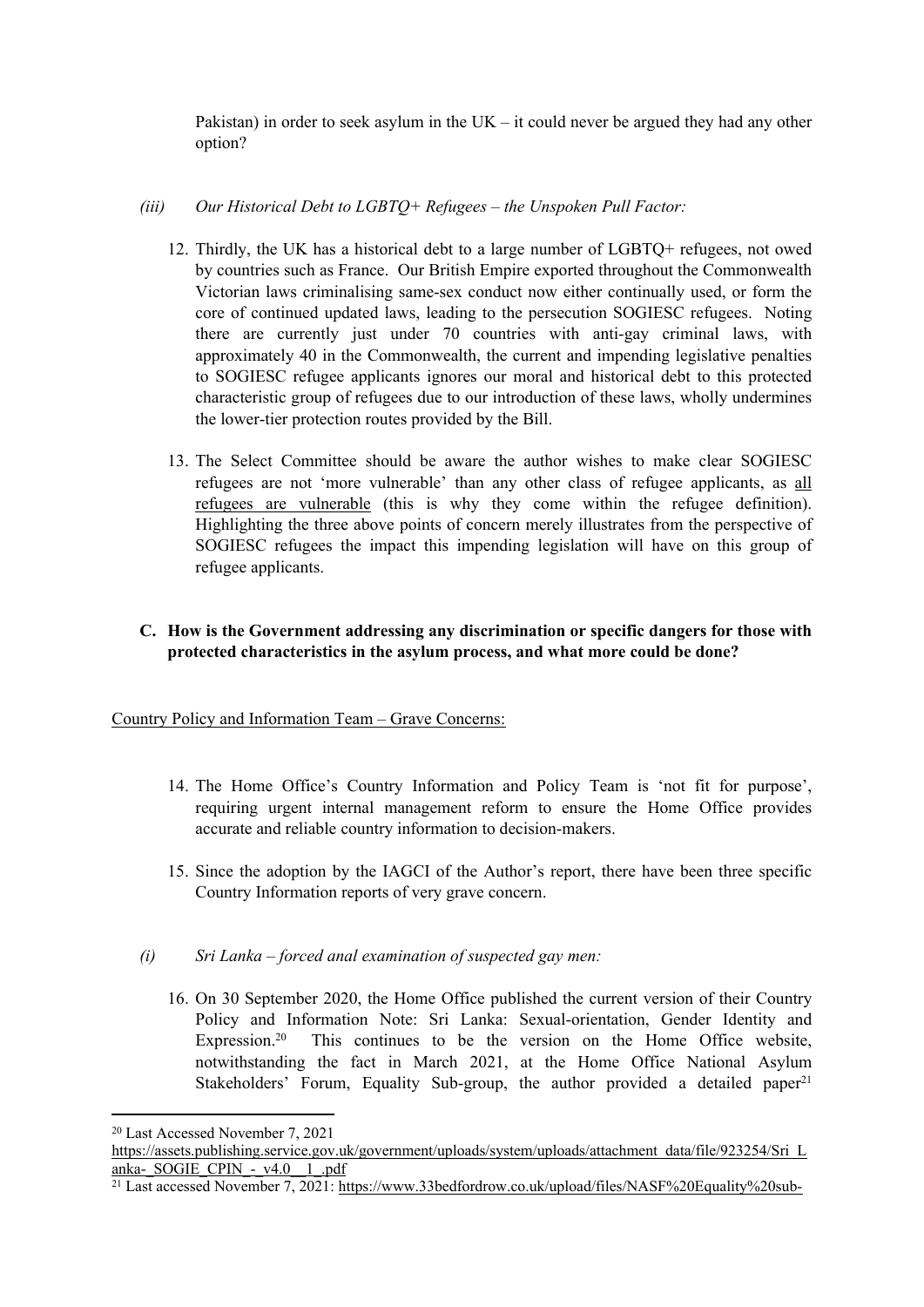highlighting the flawed approach in the COI report and provided post-September 2020 evidence of 'forced anal and vaginal examinations' by the Sri Lankan authorities of men suspected to be gay (gay men and a trans man), as well as evidence of prosecutions of gay men<sup>22</sup>

# *(ii) Kenyan – Kenneth Macharia:*

- 17. In July 2021, the gay Kenyan rugby player Kenneth Macharia succeeded in his asylum appeal before Judge Mensah,<sup>23</sup> notwithstanding the fact the Home Office April 2020 SOGIE CPIN report<sup>24</sup> on Kenya was used to argue gay men are not at risk of persecution.<sup>25</sup>
- 18. This policy and litigation position was used by the Home Office even after the Kenyan High Court in May 2019 upheld the constitutionality of the anti-gay criminal laws on the basis that to decriminalise would allow gay men to live together, and this would be contrary to the 2010 Kenyan Constition prohibiting same-sex marriage. Ironically, noting his earlier appeal was heard in December 2016, the current CPIN highlighted the 2018 Court of Appeal judgment holding forced anal examinations were unconstitutional, noting at the time of Kenneth Macharia's December 2016 appeal, the earlier High Court judgment held they were constitutional, and on this basis should have been the basis of a successful earlier appeal.
- *(iii) Home Office discrimination against lesbians:*
	- 19. In October 2021, the Home Office litigation position before the specialist Upper Tribunal rejecting risk on return in an appeal of a Bangladesh lesbian collapsed, where it became clear the Home Office had granted asylum to her girlfriend earlier that year.<sup>26</sup> The Home Office April 2020 SOGIE CPIN on Bangladesh<sup>27</sup> was cited by the Home Office in a 2020

[group%20paper%20-%20IAGCI%20SOGIE%20Thematic%20Review-%20%20-](https://www.33bedfordrow.co.uk/upload/files/NASF%20Equality%20sub-group%20paper%20-%20IAGCI%20SOGIE%20Thematic%20Review-%20%20-%203%20March%202021%20for%209%20March%202021%20meeting%20to%20be%20circulated%202.pdf)

[<sup>%203%20</sup>March%202021%20for%209%20March%202021%20meeting%20to%20be%20circulated%202.pdf](https://www.33bedfordrow.co.uk/upload/files/NASF%20Equality%20sub-group%20paper%20-%20IAGCI%20SOGIE%20Thematic%20Review-%20%20-%203%20March%202021%20for%209%20March%202021%20meeting%20to%20be%20circulated%202.pdf)  $22$  (30/10/20) Sri Lanka: Forced Anal Exams in Homosexuality Prosecutions | Human Rights Watch (hrw.org) [Sri](https://www.hrw.org/news/2020/10/20/sri-lanka-forced-anal-exams-homosexuality-prosecutions) [Lanka:](https://www.hrw.org/news/2020/10/20/sri-lanka-forced-anal-exams-homosexuality-prosecutions) [Forced](https://www.hrw.org/news/2020/10/20/sri-lanka-forced-anal-exams-homosexuality-prosecutions) [Anal](https://www.hrw.org/news/2020/10/20/sri-lanka-forced-anal-exams-homosexuality-prosecutions) [Exams](https://www.hrw.org/news/2020/10/20/sri-lanka-forced-anal-exams-homosexuality-prosecutions) [in](https://www.hrw.org/news/2020/10/20/sri-lanka-forced-anal-exams-homosexuality-prosecutions) [Homosexuality](https://www.hrw.org/news/2020/10/20/sri-lanka-forced-anal-exams-homosexuality-prosecutions) [Prosecutions](https://www.hrw.org/news/2020/10/20/sri-lanka-forced-anal-exams-homosexuality-prosecutions) [|](https://www.hrw.org/news/2020/10/20/sri-lanka-forced-anal-exams-homosexuality-prosecutions) [Human](https://www.hrw.org/news/2020/10/20/sri-lanka-forced-anal-exams-homosexuality-prosecutions) [Rights](https://www.hrw.org/news/2020/10/20/sri-lanka-forced-anal-exams-homosexuality-prosecutions) [Watch](https://www.hrw.org/news/2020/10/20/sri-lanka-forced-anal-exams-homosexuality-prosecutions)

[<sup>\(</sup>hrw.org\)](https://www.hrw.org/news/2020/10/20/sri-lanka-forced-anal-exams-homosexuality-prosecutions) <https://www.hrw.org/news/2020/10/20/sri-lanka-forced-anal-exams-homosexuality-prosecutions> and Arrests and Harassment of LGBTIQ Persons (article by Shihara Maduwage, for Groundviews (22 October 2020) [Arrests](https://groundviews.org/2020/10/22/arrests-and-harassment-of-lgbtiq-persons/) [and](https://groundviews.org/2020/10/22/arrests-and-harassment-of-lgbtiq-persons/) [Harassment](https://groundviews.org/2020/10/22/arrests-and-harassment-of-lgbtiq-persons/) [of](https://groundviews.org/2020/10/22/arrests-and-harassment-of-lgbtiq-persons/) [LGBTIQ](https://groundviews.org/2020/10/22/arrests-and-harassment-of-lgbtiq-persons/) [Persons](https://groundviews.org/2020/10/22/arrests-and-harassment-of-lgbtiq-persons/) [–](https://groundviews.org/2020/10/22/arrests-and-harassment-of-lgbtiq-persons/) [Groundviews](https://groundviews.org/2020/10/22/arrests-and-harassment-of-lgbtiq-persons/) ,

<https://groundviews.org/2020/10/22/arrests-and-harassment-of-lgbtiq-persons/> Last accessed November 7, 2021. <sup>23</sup> FTT Determination promulgated 24 June 2021, Last accessed November 7, 2021

[https://www.33bedfordrow.co.uk/upload/files/D.O.S%2024%2006%202021%20Decision%20by%20IJ%20Men](https://www.33bedfordrow.co.uk/upload/files/D.O.S%2024%2006%202021%20Decision%20by%20IJ%20Mensah%20PA%2004147%202020%201.pdf) [sah%20PA%2004147%202020%201.pdf](https://www.33bedfordrow.co.uk/upload/files/D.O.S%2024%2006%202021%20Decision%20by%20IJ%20Mensah%20PA%2004147%202020%201.pdf)

<sup>24</sup> Last Accessed November 7, 2021

[https://assets.publishing.service.gov.uk/government/uploads/system/uploads/attachment\\_data/file/879496/Keny](https://assets.publishing.service.gov.uk/government/uploads/system/uploads/attachment_data/file/879496/Kenya_-SOGIE-CPIN-v3.0__GOV.UK_.pdf) a\_-SOGIE-CPIN-v3.0\_GOV.UK\_pdf

<sup>25</sup> 'Gay Kenyan Rugby Player Kenneth Macharia Wins Asylum Appeal – Dr Chelvan instructed – calls for Urgent Home Office Reform' (33 Bedford Row Chambers, 19 July 2021), Last Accessed November 7, 2021 [https://www.33bedfordrow.co.uk/insights/news/gay-kenyan-rugby-player-kenneth-macharia-wins-asylum](https://www.33bedfordrow.co.uk/insights/news/gay-kenyan-rugby-player-kenneth-macharia-wins-asylum-appeal-dr-chelvan)[appeal-dr-chelvan](https://www.33bedfordrow.co.uk/insights/news/gay-kenyan-rugby-player-kenneth-macharia-wins-asylum-appeal-dr-chelvan) , click on link to see national and international media attention this case attracted.

<sup>&</sup>lt;sup>26</sup> 'Home Office Case before the Upper Tribunal Collapses in Bangladesh Lesbian Asylum Case' (33 Bedford Row Chambers, 15 September 2021), Last Accessed November 7, 2021

[https://www.33bedfordrow.co.uk/insights/news/home-office-case-before-the-upper-tribunal-collapses-in](https://www.33bedfordrow.co.uk/insights/news/home-office-case-before-the-upper-tribunal-collapses-in-bangladesh-lesbian-asylum-case)[bangladesh-lesbian-asylum-case](https://www.33bedfordrow.co.uk/insights/news/home-office-case-before-the-upper-tribunal-collapses-in-bangladesh-lesbian-asylum-case)

<sup>27</sup> Last Accessed November 7, 2021

[https://assets.publishing.service.gov.uk/government/uploads/system/uploads/attachment\\_data/file/880555/BGD-](https://assets.publishing.service.gov.uk/government/uploads/system/uploads/attachment_data/file/880555/BGD-SOGIE-CPIN-v4.0__April_2020_.pdf)